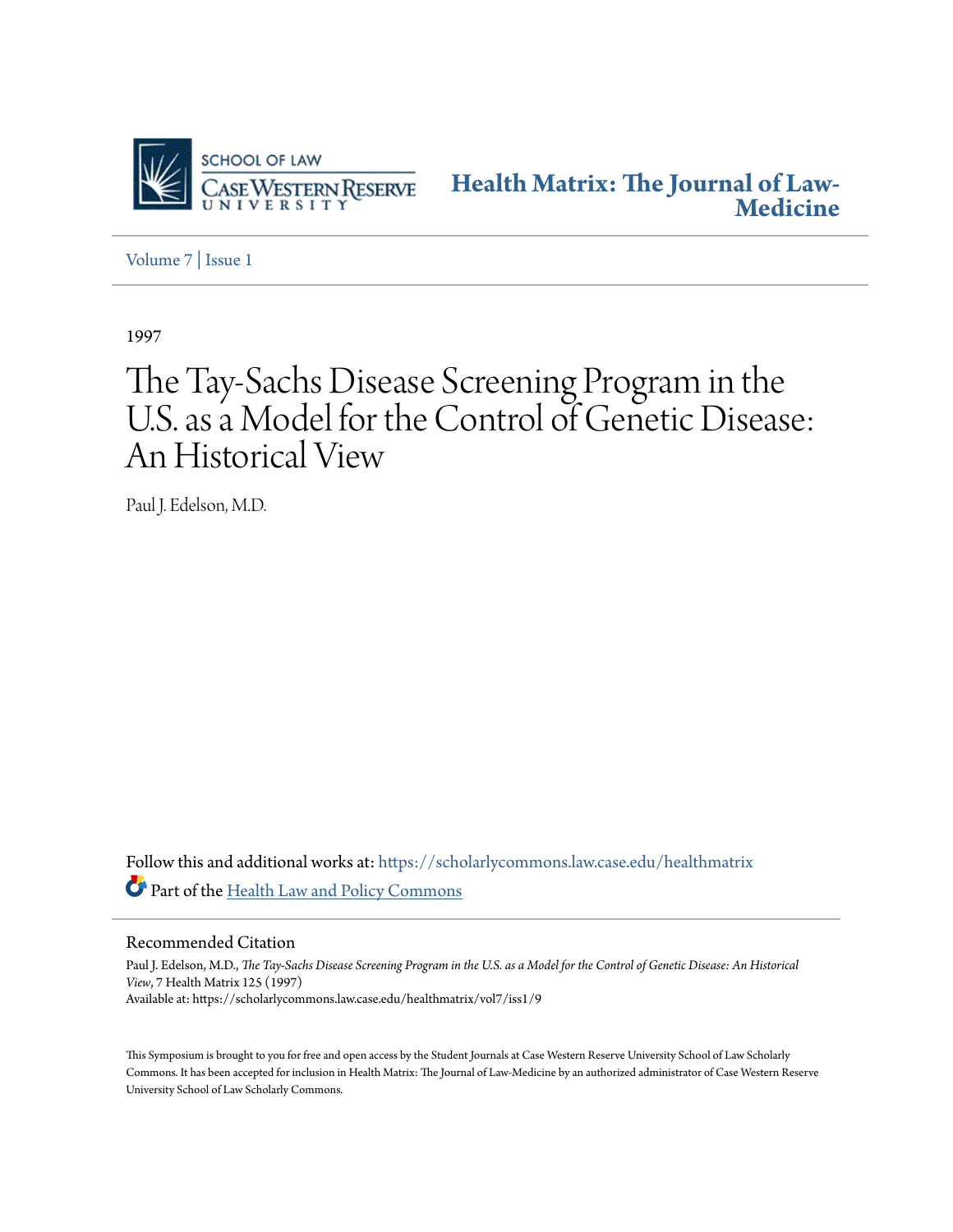## **THE TAY-SACHS DISEASE SCREENING PROGRAM IN THE U.S. AS A MODEL FOR THE CONTROL OF GENETIC DISEASE: AN HISTORICAL VIEW**

*Paul J. Edelson, M.D.t*

**TAY-SACHS DISEASE IS A HEREDITARY** disorder of the central nervous system in which symptoms develop within the first six months of life and which end fatally three to four years later. Apparently normal at birth, most children with Tay-Sachs Disease will begin to show definite signs of neurologic deterioration sometime in their first year of life. Once symptoms develop, the course is considered one of inexorable decline. Blindness, seizures, profound mental retardation, and death develop before age five.'

The disease was first described in 1881 by Dr. Warren Tay, an English physician.2 It was more fully described by Dr. Bernard Sachs, a neurologist at Mt. Sinai Hospital in New York City who reported on a pair of affected siblings in 1887, and, more definitively, in 1896.? Dr. Sachs, a Harvard graduate, named the condition "amaurotic familial idiocy," the name being derived from the Greek term for blindness.<sup>4</sup>

t Chair, Department of Pediatrics, New York Methodist Hospital, Brooklyn.

*<sup>1.</sup> See generally* Howard R. Sloan & Donald **S.** Fredrickson, *GM2 Gnagliosidoses: Tay-Sachs Disease, in* THE METABOLIC BASIS OF INHERITED **DISEASE** 615 (John B. Stanbury et al. eds., 1972).

*<sup>2.</sup> See* Warren Tay, *Symmetrical Changes in the Region of the Yellow Spot in Each Eye of an Infant,* TRANSACTIONS **OPHTHALMOLOGICAL** SOC'Y U.K., Apr. 1881, at 55-56 (describing the physiological effects of Tay-Sachs Disease for the first time).

*<sup>3.</sup> See* Bernard Sachs, *On Arrested Cerebral Development, with Special Reference to its Cortical Pathology,* 14 J. **NERVOUS** & MENTAL **DISEASE** 541, 543-53 (1887); Bernard Sachs, *A Family Form of Idiocy, Generally Fatal, Associated with Early Blindness,* 21 J. NERVOUS & MENTAL DISEASE 475-79 (1896) [hereinafter *A Family Form ofIdiocy].*

*<sup>4.</sup> A Family Form of Idiocy, supra* note 3, at 475.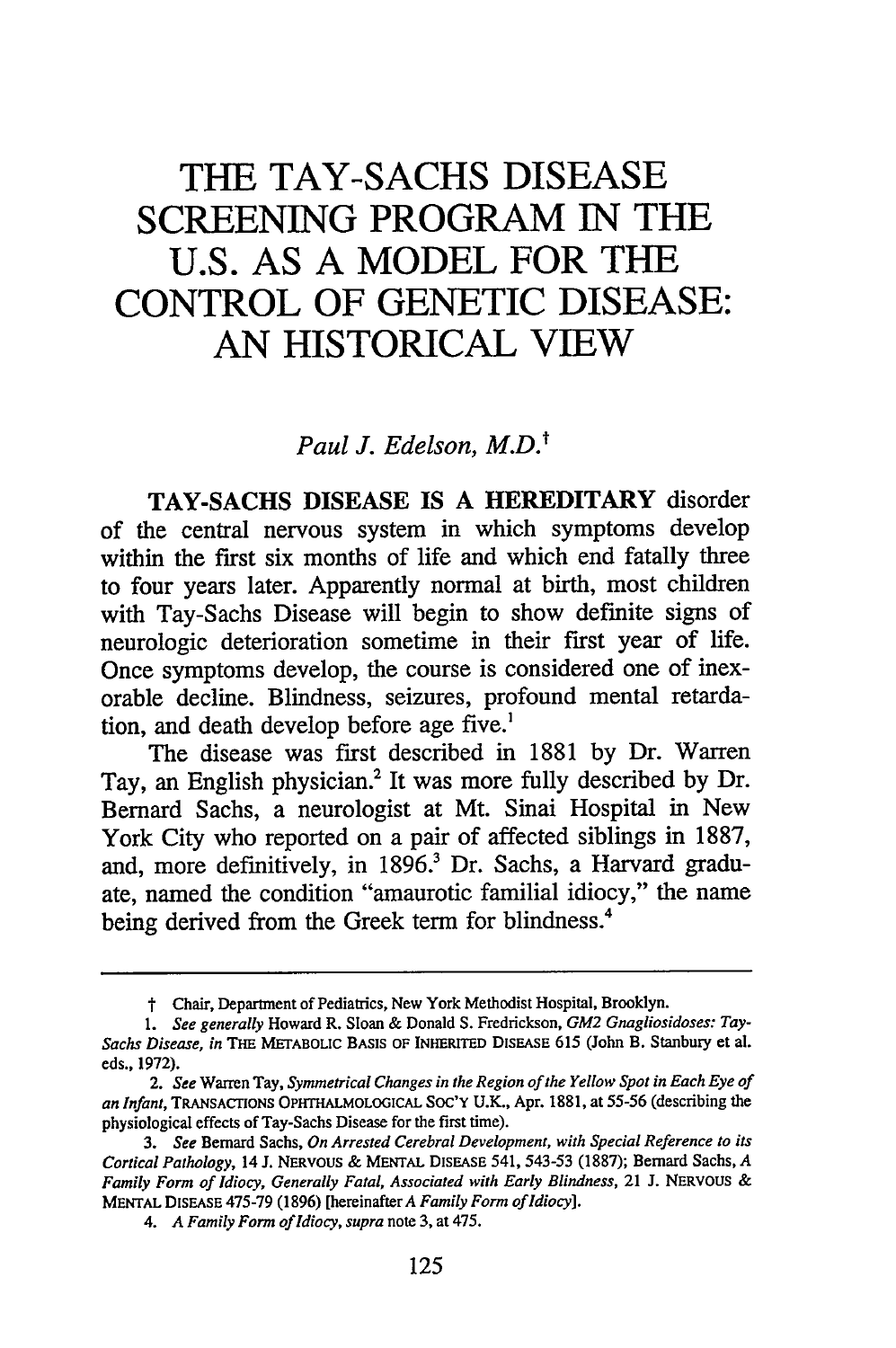Over the next eighty years, Tay-Sachs Disease was recognized as a rare, but recurring disease occurring primarily, but not exclusively, in descendants of Eastern European (Ashkenazi) Jews. Primarily, the disease was found in individuals from Kovno, Suwalik, and certain other provinces in Northeastern Poland which had been included in the Russified "Jewish Pale of Settlement."<sup>5</sup>

As Dr. Howard Markel described in this symposium,<sup>6</sup> the 1880s saw an epic migration of Jewish families from Russia to cities in North America. These immigrants were first driven by cholera, and then by outbreaks of anti-Semitic violence in Russia and Russian Poland. Over the decade, more than a million people emigrated to New York, Montreal, Boston, and other Atlantic ports. Indeed, it is likely that Dr. Sachs' patients were born to one of these displaced Russian Jewish families.

As the Ashkenazi community grew, so did the number of cases of Tay-Sachs Disease. By the mid-1950s, a ward at the Jewish Hospital for Chronic Diseases in Brooklyn, New York was devoted entirely to the care of children with Tay-Sachs Disease and similar conditions. To aid this work, a group of parents of children with Tay-Sachs Disease formed the National Tay-Sachs and Allied Diseases Association. This Association helped to establish the Isaac Albert Research Institute at the hospital to support research into the cause and treatment of the disease.<sup>7</sup>

By the mid-1960s, Tay-Sachs Disease was recognized as one of several conditions, including Niemann-Pick and Gaucher Diseases, where the absence of a normal degradative enzyme allows the accumulation of cellular waste components which over time intrude on, and eventually destroy, normal organ function. Such "storage diseases," as they came to be known,

*<sup>5.</sup> See generally* Arlene L. Fraikor, *An Anthropological Analysis of Tay-Sachs Disease: Genetic Drift Among the Ashkenazim Jews* (1973) (Ph.D. dissertation, University of Colorado) (on file with the University of South Carolina Libraries) (describing the cultural connection between Tay-Sachs disease and Ashkenazim Jews).

*<sup>6.</sup> See generally* Howard Markel, *Di Goldine Medina (The Golden Land): Historical Perspectives ofEugenics and the East European (Ashkenazi) Jewish-American Community, 1880- 1925,7* **HEALTH** MATRIX 49 (1997).

*<sup>7.</sup> See* Judith Saperstein, *The National Tay-Sachs andAllied Diseases Association, Inc., in* TAY-SACHS DIsEASE: **SCREENING AND PREVENTION** 9,9-10 (Michael M. Kabach et a. eds., 1977) (discussing the history of the National Tay-Sachs and Allied Diseases Association).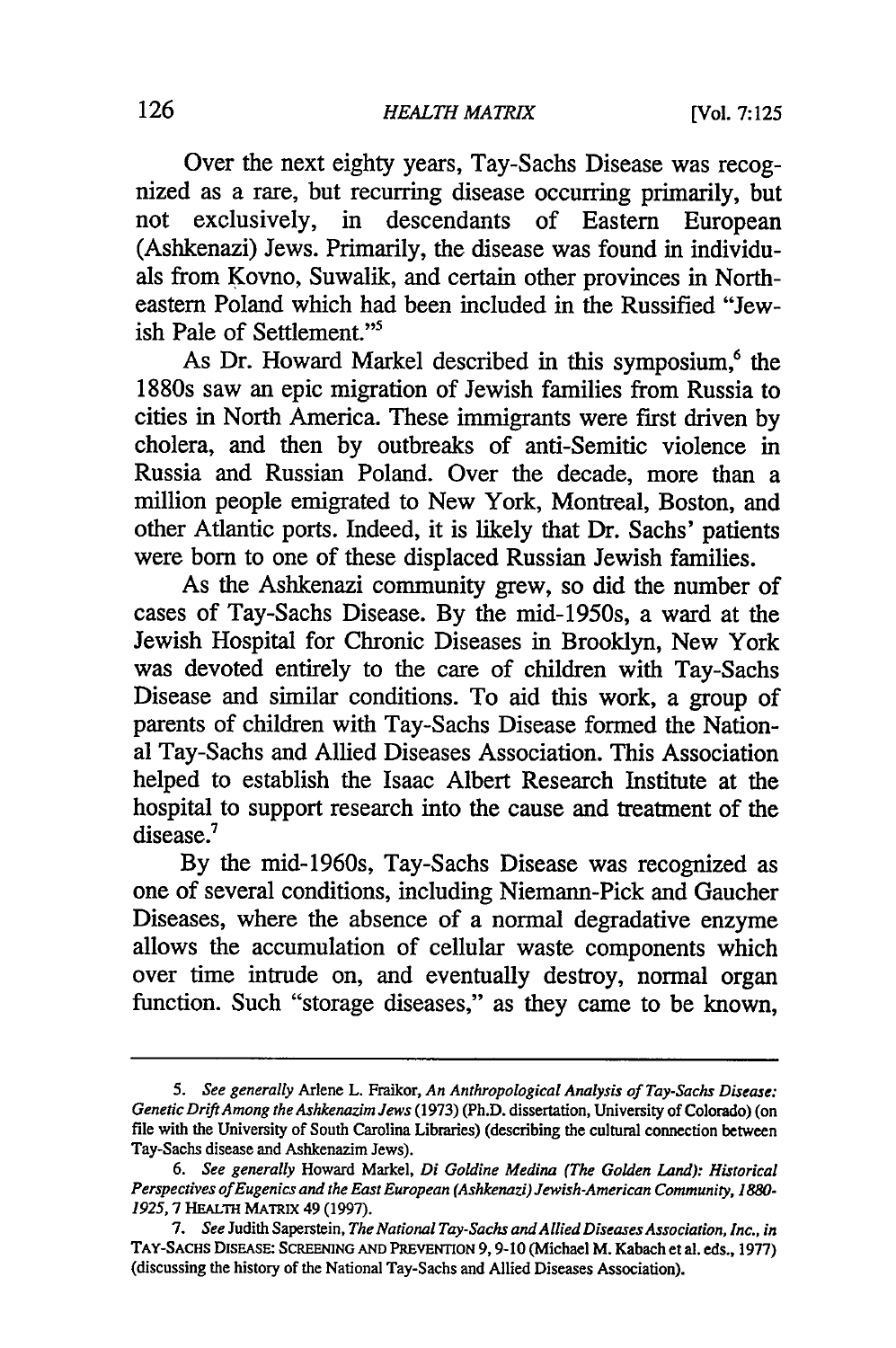were objects of intense scientific investigation in the 1960s and 1970s.8 In 1971, John O'Brien and Shintaro Okada developed an assay for the so-called Tay-Sachs enzyme, Hexosaminidase A (Hex A). Hex A could identify not only affected individuals themselves, each of whose two copies of the Hex A gene had the Tay-Sachs mutation, but also the healthy heterozygous parents who were known as "carriers." Carriers each possess a single copy of the abnormal gene, and as a result had half the normal levels of Hex A.<sup>9</sup> Because even half-normal enzyme levels are sufficient to allow normal function, it is only when two "carrier" parents have a child who receives the Tay-Sachs gene from each that the disease occurs. Thus, by screening people for the "carrier" condition, and in this way identifying couples at risk for having children with Tay-Sachs Disease, it is theoretically possible to prevent the birth of affected children.

By 1973, the National Tay-Sachs Foundation had a new goal -- to control Tay-Sachs Disease by promoting carrier screening. In 1975, Ms. Judith Saperstein, President of the Foundation, stated the goal in her address to the First International Conference on Tay-Sachs Disease sponsored by the Foundation:

Since the start of this decade, when carrier identification and prenatal diagnosis became a reality, our organization has shifted its emphasis somewhat away from scientific research  $-$  which no longer really needs us to the extent it once did, as it now has its own momentum and interest - and more to education, screening, and prevention.<sup>10</sup>

Thus, from the very beginning, many people took as axiomatic that screening programs could and would work to prevent Tay-Sachs Disease, and to a great extent, therefore, the

<sup>8.</sup> See generally Shintaro Okada et al., *Ganglioside GM<sub>2</sub> Storage Diseases: Hexosaminidase Deficiencies in Cultured Fibroblasts,* 23 AM. J. HUM. **GENETICS** 55, 55-61 **(1971).**

*<sup>9.</sup> See* Shintaro Okada & John S. *O'Brien, Tay-Sachs Disease: Generalized Absence of a Beta-D-N-Acetylhexosaminidase Component,* 165 SCIENCE 698, 698-700 (1969) (presenting results of a study concluding that hexosaminidase assay can be used to diagnose individuals homozygotic for Tay-Sachs disease); John S. O'Brien et al., *Tay-Sachs Disease: Detection of Heterozygotes and Homozygotes by Serum Hexosaminidase Assay,* 283 NEW ENG. J. MED. 15, 15- 20 (1970) (explaining the genetic transfer of Tay-Sachs and the early identification of the disease).

<sup>10.</sup> *See* Saperstein, *The National Tay-Sachs and Allied Diseases Association, Inc., in* TAY-SACHS **DISEASE: SCREENING AND** PREVENTON, *supra* note 7, at 9-10.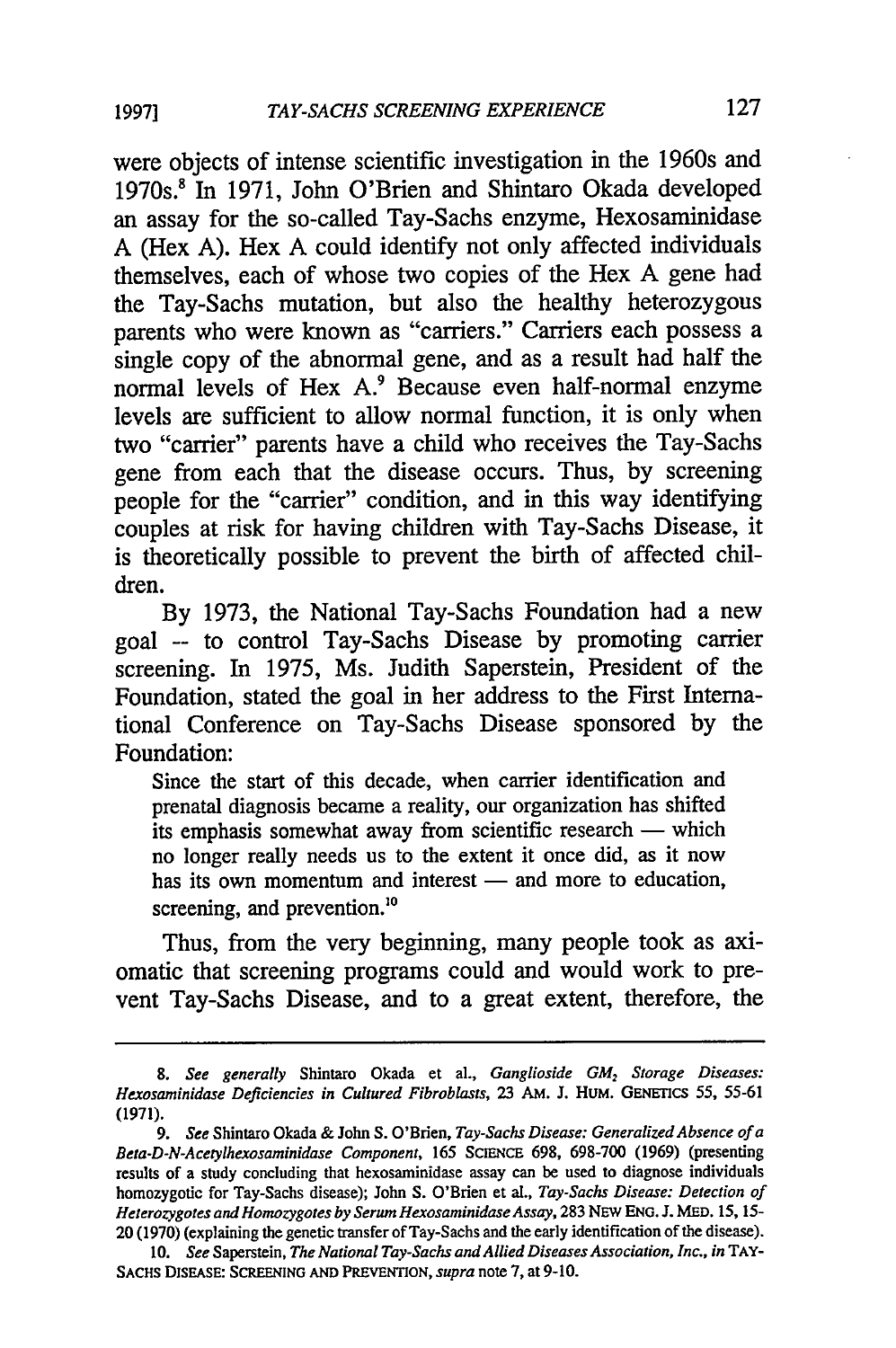problem of Tay-Sachs Disease was now solved. Furthermore, many scientists declared, even before much experience with screening had been accumulated, let alone digested and analyzed, that Tay-Sachs screening was not only a great success in its own right, but also that it could serve as a model for other screening programs for genetic disorders.<sup>11</sup>

While there is evidence that the Tay-Sachs programs have been effective in educating people about their risks of having children affected by the disease, and perhaps even some evidence suggesting that these programs have led to a decline in the birth rate of children with Tay-Sachs Disease, a careful reading of the historical record suggests that Tay-Sachs screening has not been the unqualified success it has sometimes been described to have been. Moreover, the Tay-Sachs Model may not necessarily be the most appropriate model to use in designing programs for the control of other genetic diseases.

The approach taken to screening for Tay-Sachs Disease carriers was based on three notions: (i) that Tay-Sachs Disease is a rare disease in the general population, occurring in perhaps 1:360,000 births; (ii) that it is perhaps one hundred times more common among Ashkenazi-Jewish families (about 1:3,600 births); and (iii) that the disease could only be controlled by affecting the reproductive decisions of couples at risk for having affected children. Therefore, programs were developed which were primarily aimed at young Ashkenazi-Jewish married couples who had not yet completed their families. The programs were organized on a community by community basis, usually stimulated by academic physicians at a local institution who had professional interests in Tay-Sachs Disease.

Although the programs were often supported by both public and private funds, $^{12}$  the programs were nearly always carried out under the auspices of local Jewish community

*<sup>11.</sup> See generally* Michael M. Kaback & Robert S. Zeiger, *Heterozygote Detection in Tay-Sachs Disease: A Prototype Community Screening Program for the Prevention of Recessive Genetic Disorders, in* **ADVANCES IN EXPERIMENTAL MEDICINE AND** BIOLOGY 628-30 (Bruno W. Volk **&** Stanley M. Aronson eds., 1972) (explaining the use of Tay-Sachs screening as a model for other screening programs).

<sup>12.</sup> *See* Michael M. Kaback et al., *Tay-Sachs Disease: Heterozygote Screening and Prenatal Diagnosis-U.S. Experience and World Experience, in* TAY-SACHs **DISEASE: SCREENING AND** PREVENTION 16-17 (Michael M. Kaback et al. eds., 1977) (demonstrating the breakdown of funding for Tay-Sachs screening programs).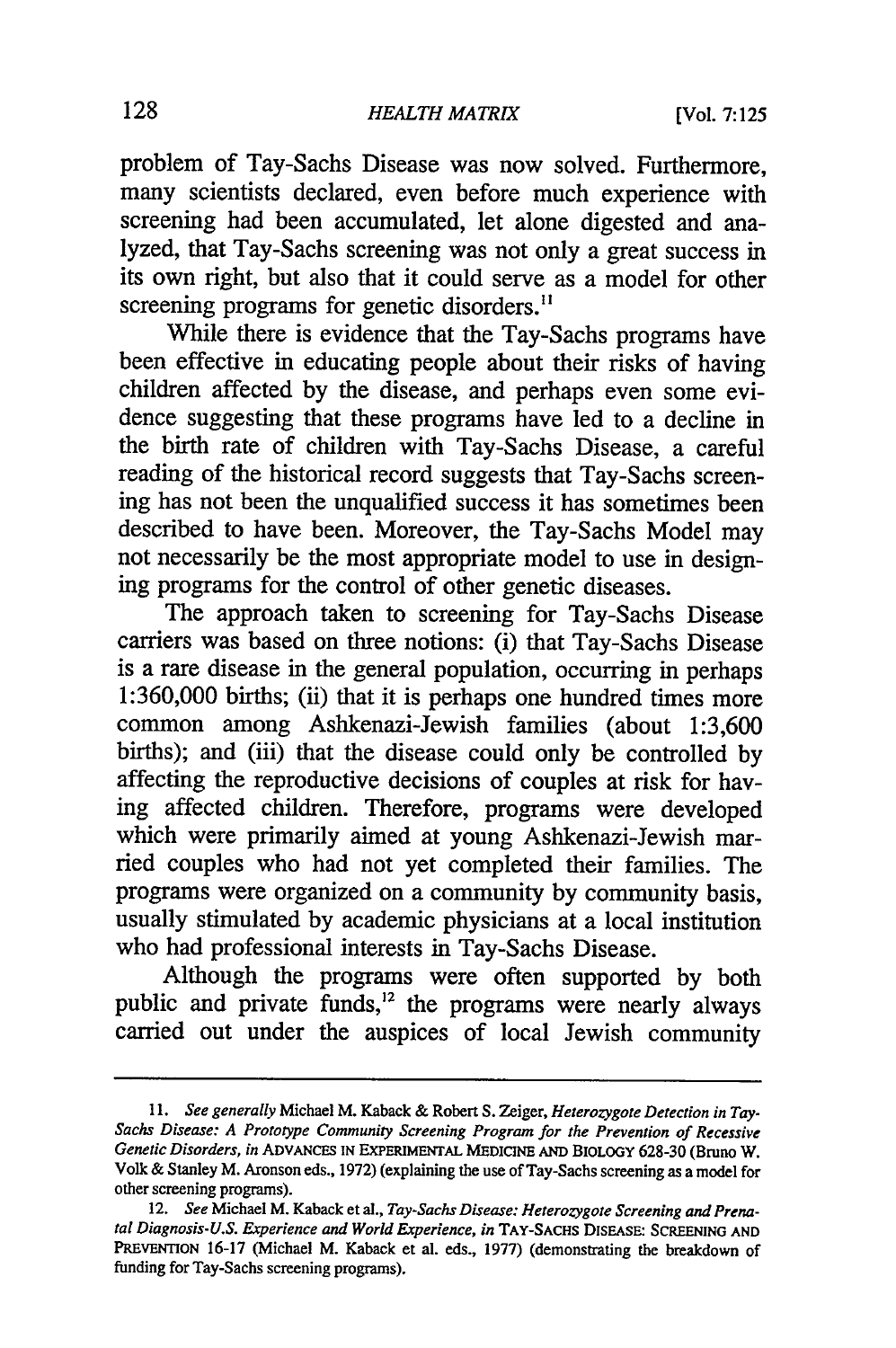129

groups.'3 These groups were often both financial and social sponsors of the programs as well as important sources of volunteer workers. Jewish women's groups were especially important in the effort.

Most programs spent a considerable amount of time in educational activities, even before the actual screening sessions began. These activities involved not only efforts to acquaint the Jewish community with the nature of Tay-Sachs Disease, but also more "politically" inclined efforts to recruit the support of lay, and more importantly, religious leaders of all the principal sects - Conservative, Reformed, Orthodox, and Hasidic. Such early discussions laid the ground work for the public announcement of the screening campaigns and protected the programs from public controversy over the relation of screening to abortion  $-$  an issue on which each of the principal religious groupings took a somewhat different position.

In the first ten years of the screening program, over 100,000 people were screened in the United States, and slightly over 4,000 carriers of the Tay-Sachs gene were identified. World-wide, 124 at-risk couples were identified. Furthermore, through 1976, ninety pregnancies of such couples were monitored, of which twenty-one, which test results identified as affected, were terminated, and sixty-seven unaffected off-spring were born. One unaffected pregnancy "spontaneously" aborted one week after amniocentesis was performed. In addition, in one case an infant was born who had been erroneously diagnosed as unaffected, but who later developed Tay-Sachs Disease.

Despite these generally positive aggregate statistics, specific U.S. programs, as well as certain programs in other countries, were not as successful. Some programs had poor community responses, like the one in Honolulu, where of an estimated 60,000 Jewish residents, only seventy showed up for Tay-Sachs screening, or the British experience in which despite efforts to encourage mass screening among the 400,000 members of the

<sup>13.</sup> *See* David V. McQueen, *Social Aspects of Genetic Screening for Tay-Sachs Disease: The Pilot Community Screening Program in Baltimore and Washington,* 22 **SOC.** BIOLOGY 125, **125-33 (1975)** (discussing the role of the Jewish community in the pilot Tay-Sachs Disease screening program).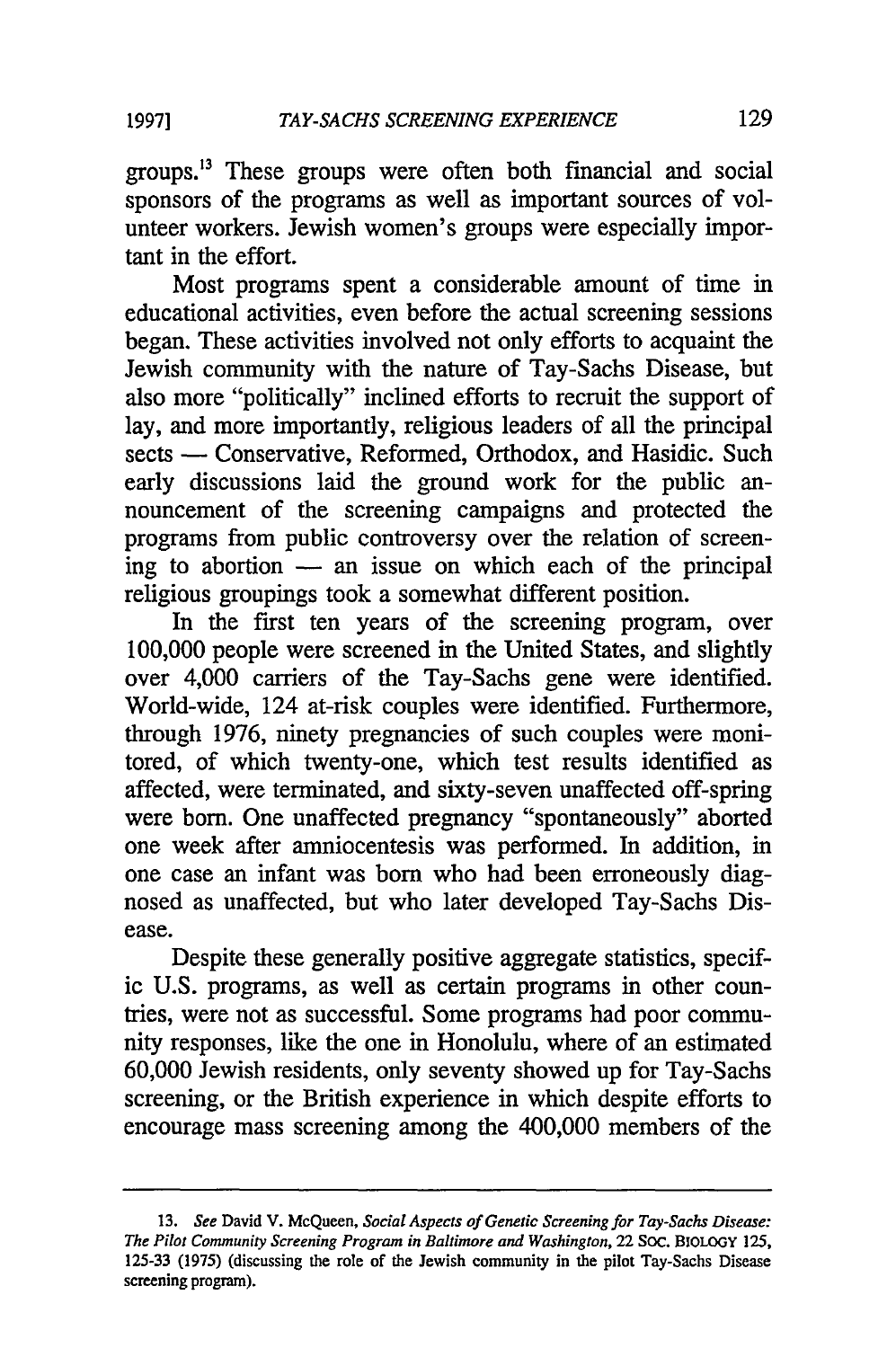Jewish community, fewer than 400 persons were tested.<sup>14</sup> Indeed, even for the United States as a whole, only about ten percent of the estimated target population of more than one million, participated in Tay-Sachs screening.

Perhaps a more concerning outcome than the failure to reach appropriate persons for screening, was the screening of less appropriate groups, for example, high school students too young to be planning families and persons whose families were already complete. The Montreal program specifically focused on high school and college students for screening."' Unlike most of the U.S. programs in which married persons predominated, in this group only thirty-four percent of those screened were married. Although participation rates were considerably better than those among programs targeting couples (about seventy-five percent), follow-up studies indicated that though knowledge about Tay-Sachs Disease generally rose with participation in screening, among high school students who were identified as "carriers," nearly half felt "worried," or "depressed" by the information shortly after testing, and about one-third still felt "worried" or "depressed" up to seventeen months later.

Perhaps rather than debating the extent to which Tay-Sachs screening programs were successful in the 1970s, a more interesting historical question is why, after the "eugenic" programs of the Nazi state, post-war Jewish communities would be interested in even considering participation in a program which would identify what some would have called a "racebased" genetic "defect" present among Eastern European Jews. This is particularly intriguing because it would lead, albeit selectively, to the abortion of Jewish pregnancies.

Several reasons have been offered for the willingness of so many persons in the Jewish community to participate in Tay-

<sup>14.</sup> *See* Charles R. Scriver & Reynold J.M. Gold, *Tay-Sachs Heterozygote Screening: Specificity and Sensitivity, in* TAY-SACHS DisEASE: **SCREENING AND** PREVENTION, 239-43 (Michael M. Kaback et al. eds., 1977) (stating that screening tests sort out apparently well persons who probably have a [trait] from those who do not).

*<sup>15.</sup> See* Carol L. Clow & Charles R. Scriver, *The Adolescent Copes with Genetic Screen*ing: A Study of Tay-Sachs Screening Among High-School Students, in TAY-SACHS DISEASE: **SCREENING AND PREVENTION** 381, 381-93 (Michael M. Kaback et al. eds., 1977) (discussing genetic testing of high school students for genetic predisposition to Tay-Sachs Disease).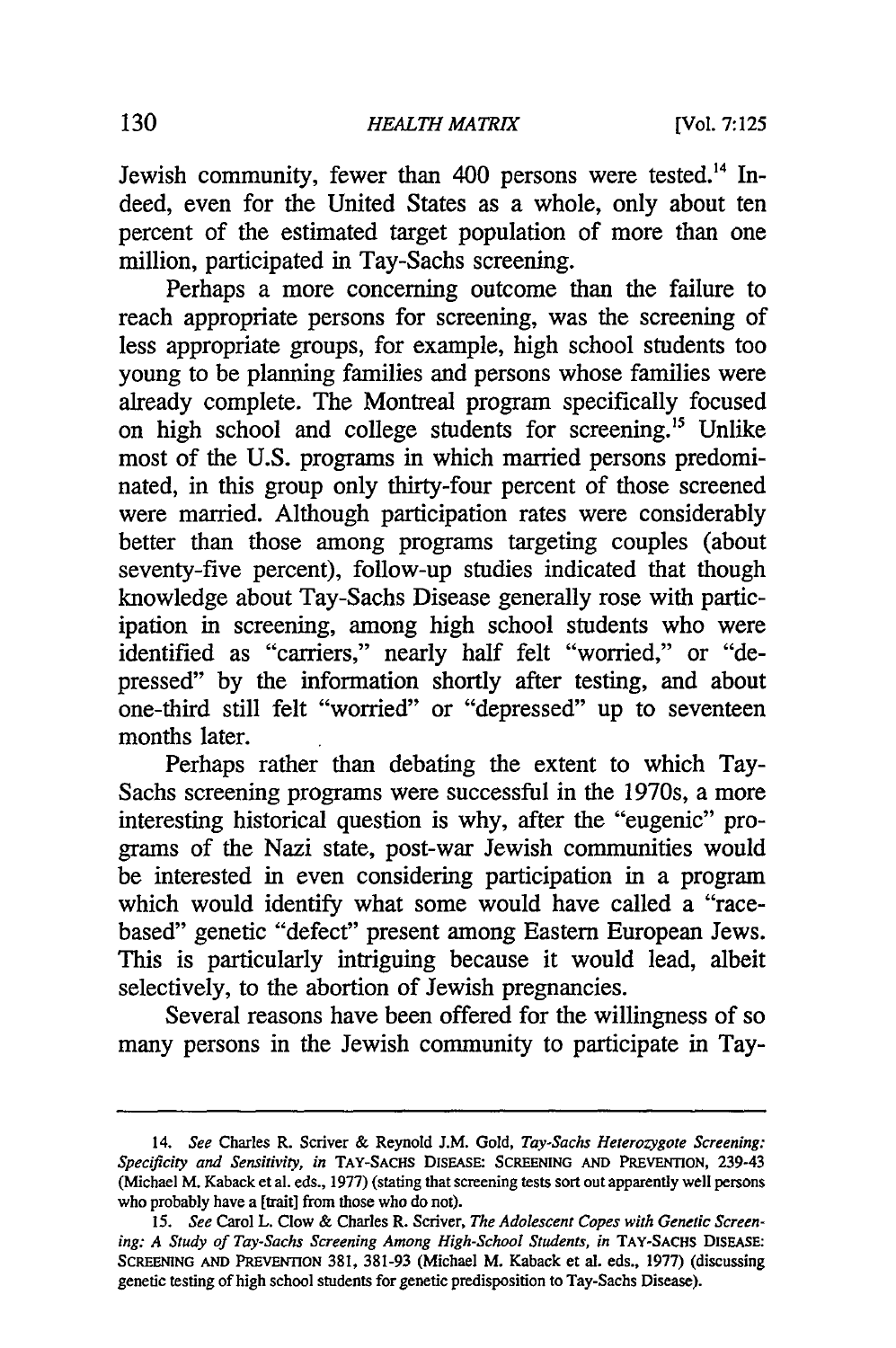**19971**

Sachs screening. Some commentators have suggested that the nature of the disease itself has driven the interest in screening. While this may have been an important motivation in some participants, particularly individuals with a family history of Tay-Sachs Disease, surveys show a large percentage of participants in screening programs to have been essentially uninformed about the nature of Tay-Sachs Disease.<sup>16</sup> Others have suggested that higher educational levels in a community generally translate into greater cooperation with mass screening programs. However, there is little, if any, data which actually examines this idea. Furthermore, the information that is available, principally from work done on participants in the Los Angeles screening program, suggests that other factors, particularly gender, played a much greater role in motivating cooperation.

I would suggest that application of the historian's concept of how a disease is "framed"<sup>17</sup> may be a more fruitful approach to understanding the surprising acceptance of Tay-Sachs screening by the American-Jewish community. From the beginning, this community has been deeply involved in defining the nature and meaning of Tay-Sachs Disease. Jewish physicians had been active in diagnosing and treating cases, and in determining the prevalence of the Tay-Sachs mutation in the Jewish population. Likewise, Jewish medical and philanthropic institutions, and perhaps most importantly, voluntary associations, were centrally involved in developing not only the scientific, but also the social understanding of this condition. This, presumably, has led to a characterization of the birth of a child with Tay-Sachs Disease as a personal and family tragedy, to be avoided if possible, rather than as a fault for which blame should be assigned to the infant's "carrier" parents.

For the scientists involved, rather than a disease of amorphous, even protean characteristics, hard to recognize at first

**<sup>16.</sup>** *See* Fred Massarik et **al.,** *Community-Based Genetic Education, Community Channels, and Knowledge of Tay-Sachs Disease, in* TAY-SACHS DIsEASE: **SCREENING AND PREVENTION** 353, 359 (Michael M. Kaback et al. eds., 1977) (discussing the level of knowledge held by people of different educational training with respect to Tay-Sachs Disease).

<sup>17.</sup> *See generally* **FRAMING** DISEASE: **STUDIES** IN CULTURAL **HISTORY** (Charles **E.** Rosenberg & Janet Golden eds., 1992) (explaining that disease has both social and biological elements).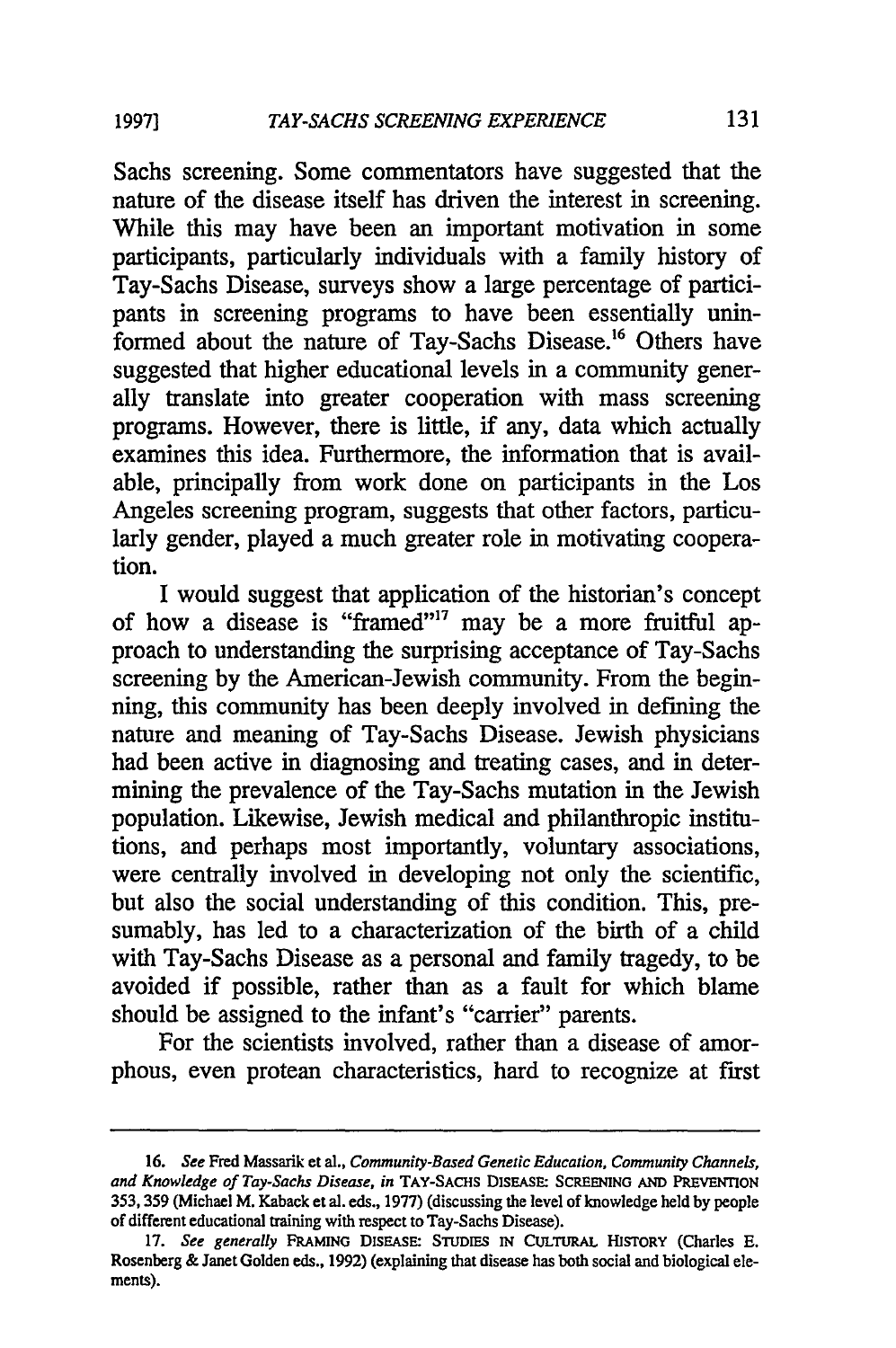and always difficult to distinguish from clinically and in some cases biochemically similar conditions, Tay-Sachs Disease has been repeatedly pictured as a highly distinctive condition with an almost stereotyped clinical and pathological appearance. Little attention has been drawn to the need for careful interpretation of what can in many cases be ambiguous or misleading<br>test results, researchers preferring to emphasize the nearly "automatic" nature of the screening test, and insisting on, even when discussing occasional, but tragic errors resulting from its use, its almost absolute reliability.<sup>18</sup>

In so far as there were complex religious and moral issues raised by a strategy which depends primarily upon selective abortion to control the prevalence of this dreaded disease, it is important to appreciate that screening has been interpreted as offering "carrier" couples the chance to have unaffected children, and crediting the birth of healthy offspring to these couples as a positive outcome of the programs. By interpreting screening programs in this way, not only is it easier to gain rabbinical support, but it also makes it easier to focus on young married couples as the principal targets of screening because they are the most likely group to want such information.

Lastly, there has been a general acceptance that biochemical, or more recently, gene-based diagnosis of Tay-Sachs Disease is uniformly correlated with a malignant and ultimately fatal clinical course.

Given such a "frame," it no longer seems quite as surprising that Tay-Sachs screening would be widely accepted by the American Jewish community. However, such key characteristics as the tight coupling between diagnosis and clinical outcome, the clear implications for specific action which the identification of "carrier" status has, and the relatively brief and well-defined time span within which persons have to act with regard to this information, all seem to be essential to the programs' successes.

To the extent that other diseases are framed differently, address a very different target audience, or have very different

*<sup>18.</sup> See* Kaback & Zeiger, *supra* note **11,** at 22-23 (suggesting that Tay-Sachs screening tests, although good, do not produce exact results all the time).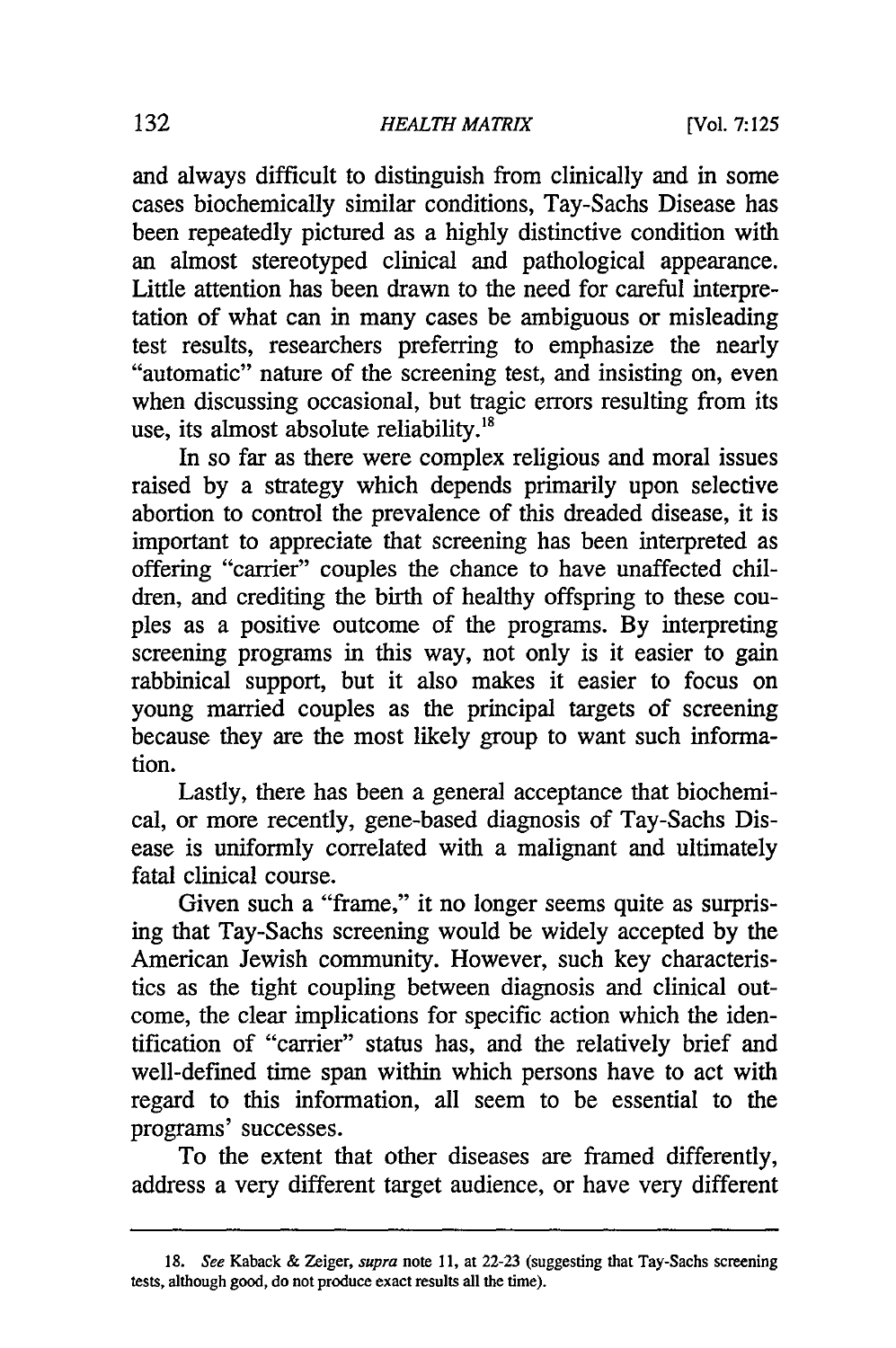functional characteristics, it would seem that those diseases would be less likely to benefit from many of the factors leading to successes in Tay-Sachs screening. Instead, it seems prudent to consider that any attempt to apply the "lessons" of Tay-Sachs screening needs to be done in a very cautious and highly nuanced way, with much attention to the specific details of the situations being analogized.

I would like to end with a cautionary word of advice originally offered by Albert Einstein with regard to the science of relativity, but which I think can be profitably applied to the task of designing a safe and effective program to use information from BRCA1 testing. It goes something like this:

Everything should be made as simple as possible  $-$  but no simpler.